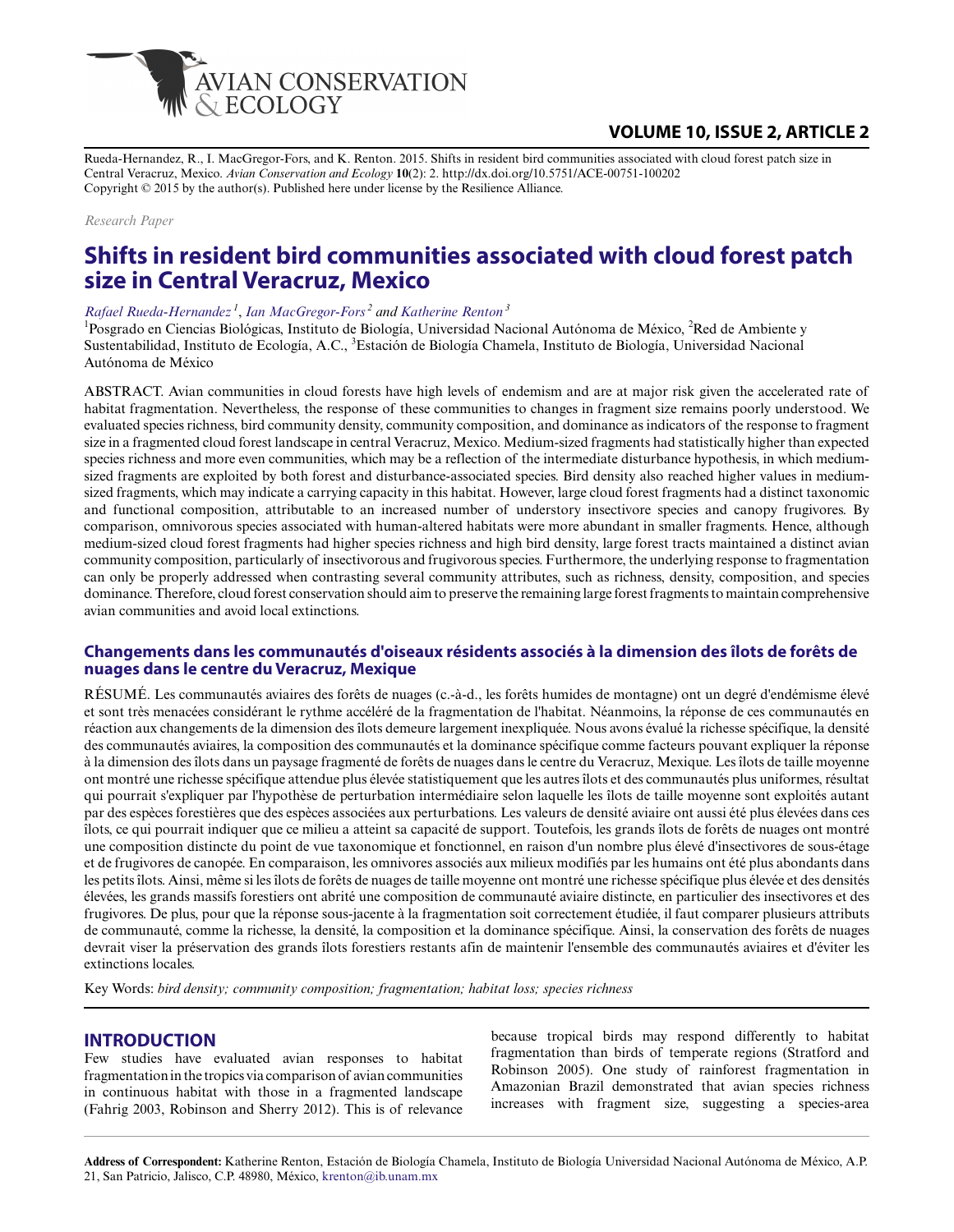relationship (Bierregard et al. 1992), as has been found in other human-disturbed habitats in the Neotropics (MacGregor-Fors et al. 2011). Species composition of avian communities may also vary in fragmented forests because of reduced abundance and dispersal capabilities of specialist species (Bierregard et al. 1992). In particular, large-bodied frugivores and terrestrial or understory insectivores have been found to decline with tropical forest disturbance or habitat conversion (Sodhi et al. 2008, Sekercioglu 2012, Newbold et al. 2013). Other general avian responses to tropical rainforest fragmentation include a decreased annual adult survival probability in smaller fragments (Ruiz-Gutiérrez et al. 2008), decreased reproduction rates, increased antagonistic interactions with nest predators and brood parasites, and ultimately local extinctions (Bierregard et al. 1992, Fahrig 2003). However, we still have little information on the response of tropical bird communities to fragmentation of other tropical forest habitats (Robinson and Sherry 2012).

Cloud forests maintain a large number of endemic and threatened resident bird species, and also provide wintering habitat for many Neartic-Neotropical migratory species, making this habitat of ecological importance for avian conservation (Peterson et al. 1993, Hernández-Baños et al. 1995, Navarro-Sigüenza et al. 2014). Furthermore, cloud forests are naturally fragmented and restricted to mountain slopes, with a high species turnover of the plant community across elevations (Luna-Vega et al. 1999; García-Franco et al. 2008). Avian communities within these forests have a high degree of habitat specialization and low dispersal capabilities, which could make them particularly susceptible to habitat fragmentation (Stratford and Robinson 2005, Boscolo et al. 2008, Moore et al. 2008). Studies of cloud forest bird communities in Hidalgo, Mexico, found that forestinterior species, such as understory insectivores and large-bodied frugivores, had lower abundances in smaller fragments (Martínez-Morales 2005*a*, 2005*b*, 2007). Another study of small fragments of tropical premontane cloud forest in Costa Rica found variability in species richness and species turnover rates among years for fragments smaller than 10 ha, whereas larger fragments had more stable community dynamics (Borgella and Gavin 2005). Nevertheless, it is still unclear how avian community density, composition, and dominance may vary with increased cloud forest fragmentation, an understanding of which would help to assess the conservation value of small cloud forest fragments.

We aimed to compare avian community measures across fragment patch size by assessing shifts in species richness, bird community density, composition, and evenness in cloud forest patches of different sizes in Veracruz, Mexico. We expected an increase in bird density and species richness as patch size increases, caused by the association of forest-interior species with larger forest tracts. Furthermore, because modified habitats have uneven communities (Cotgreave and Harvey 1994, Wittebolle et al. 2009, Mikkelson et al. 2011, Pautasso et al. 2011), we also predicted that the more even communities would be found in larger forest patches.

## **METHODS**

## **Study area**

This study was carried out in the highlands of central Veracruz, Mexico, (19°38'55" N, 96°54'54" W) at 1000-2000 m above sea level. The region has a temperate-humid climate with mean temperature of 18°C and year-round rainfall of 1500-2000 mm annually (Williams-Linera et al. 2013). Cloud forests in the area have an average canopy height of 30 m and have a heterogeneous tree species composition, although *Liquidambar* spp., *Fagus* spp., *Quercus* spp., and *Oreopanax* spp. are most abundant. Most cloud forests in central Veracruz are located in the surroundings of the metropolitan area of Xalapa, Veracruz, Mexico, and Coatepec, a small-sized highly urbanized town (Williams-Linera et al. 2002). Major environmental threats to these forests are associated with human activities, such as seasonal agriculture (mainly sugarcane), cattle grazing, urban growth, and to a minor extent, practices that allow partial and limited landscape functionality, such as shadegrown coffee plantations and selective logging (Moguel and Toledo 1999, Williams-Linera et al. 2002, 2013). These anthropogenic activities have reduced to less than 50% the original extent of cloud forests in central Veracruz, creating a landscape dominated by an agricultural matrix with small isolated patches of cloud forest and a few large forest remnants (Williams-Linera et al. 2002).

#### **Survey site selection**

We used a multispectral SPOT 5 scene from central Veracruz to discriminate areas of cloud forest. Following a geometric correction, we fused the multispectral and panchromatic bands of the SPOT image to obtain an image that preserved the spatial detail of the panchromatic band (spatial resolution  $= 2.5$  m) and the radiometric characteristics of the multispectral image (spatial resolution  $= 10 \,\mathrm{m}$ ). We classified the fused image with a supervised classification method using the software Geomatica 2012 (PCI Geomatics Enterprises 2010), obtaining an 81% classification reliability for cloud forest. We selected areas of cloud forest within 1000-2000 m above sea level to limit potential altitudinal variation in plant species and avian diversity (Williams-Linera et al. 2002, Martínez-Morales 2005*a*). Of these, we identified 2462 cloud forest fragments that were grouped into 5 size categories (I: 1-3.4 ha; II: 3.5-12.1 ha; III: 12.2-42.4 ha; IV: 42.5-127.4 ha; V: 127.45-519.7 ha). This categorization allowed a balanced sampling of an equal area of cloud forest coverage in each size category.

#### **Bird surveys**

We surveyed resident bird communities during the breeding season of June-September 2012, with a separation of 1-6 days between survey periods because of weather conditions and availability of local guides. We used variable-radius point counts (Ralph et al. 1996, Bibby et al. 2000), separated by a minimum distance of 200 m to ensure data independence (Bibby et al 2000). To avoid spatio-temporal pseudo-replication (Hurlbert 1984, 2004) and to have a balanced sampling design, we established 14 independent point counts distributed among the cloud forest fragments within each size category. These were distributed among 13 fragments in size category I, 11 fragments in size category II, 8 fragments in size category III, 3 fragments in size category IV, and 2 large cloud forest remnants in size category V. Thus, we conducted a total of 70 independent point counts, with 14 point counts in each fragment size category, covering a total of 37 forest fragments.

All surveys were conducted by the same observer (RR-H), and each point-count location was sampled only once to avoid pseudo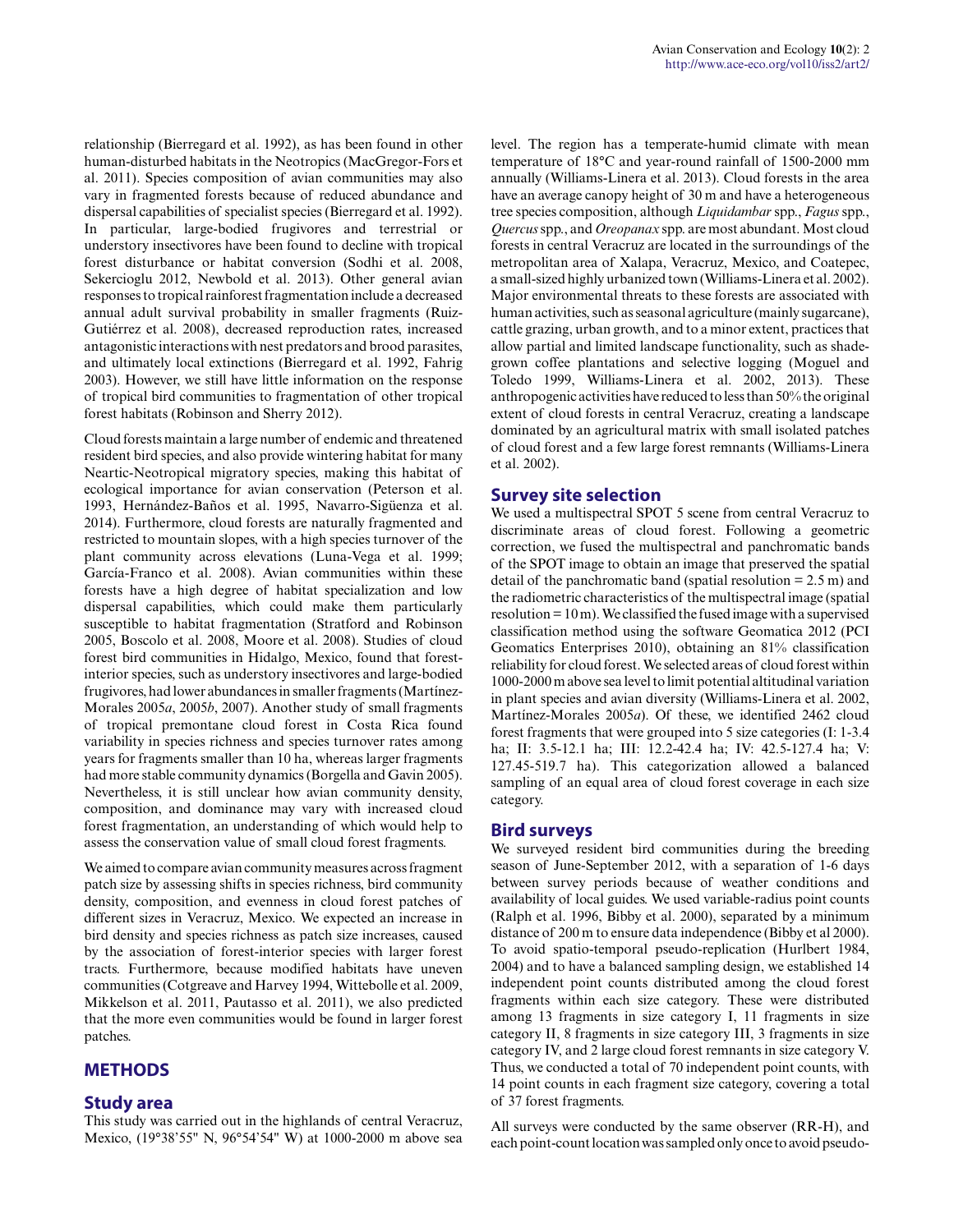replicated counts. Surveys were conducted only in favorable weather conditions to avoid behavioral or environmental conditions that could decrease detectability. A count duration of 5 minutes was used at each point to reduce the probability of double-counting individuals, thereby avoiding violation of one of the most important assumptions for the calculation of distancecorrected density estimates (Bibby et al. 2000, Buckland et al. 1993, 2004). Surveys commenced after sunrise and ended around 11:00 AM Central Standard Time (summer savings time). During each count all birds seen or heard were recorded, and the radial distance from the observer to each individual bird was measured with a Vortex Ranger 1000 laser rangefinder. Each bird species recorded in surveys was classified in one of seven foraging guilds, based on the primary food resource identified from behavioral observations during fieldwork and using bibliographical information when field data were insufficient (Howell and Webb 1995, Schulenberg 2010).

## **Statistical analysis**

To determine whether our sampling was representative, we calculated the overall sample coverage using Species Prediction and Diversity Estimation software (SPADE, Chao and Shen 2010), which uses the estimated sample coverage for rare species to provide a value for overall data coverage. We also tested whether our data were spatially correlated by conducting paired comparisons among all surveyed fragments using the  $\beta_{sim}$ turnover index and regressed the results in relation to the distance between fragments. We used the  $\beta_{sim}$  turnover index because of its sensitivity to contrasting samples with different species richness values (Koleff et al. 2003). If spatial correlation exists,  $\beta_{sim}$  values should be higher in closer fragments and lower in more distant ones. We also performed a regression analysis between bird species richness and sampling site altitude to determine whether there were altitudinal effects in our data set.

We determined the statistical expectation of species richness  $(S_{est})$ for each size category of cloud forest fragments using individualbased data calculation with EstimateS 9 (Colwell 2013). We generated a comparable group of rarefied species richness values by extrapolating all samples by 2.5 times at most to avoid unstable results (Colwell et al. 2012, Colwell 2013). To assess statistical differences in expected species richness among cloud forest fragment categories, we set an accumulated abundance cutoff value based on the lowest total abundance recorded for any of the size categories.

We estimated bird densities using all recorded individuals of all species for each of the fragment size categories and computed multispecies bird densities using Distance 6.0 (Thomas et al. 2010). Alldredge et al. (2007) demonstrated that pooling individuals of multiple species enables calculation of distancesampling density estimations as a function of the detection probabilities of all individuals and species recorded in the surveys, thereby correcting potential errors of overestimation or underestimation of density that may result from the presence of common or rare species (Buckland et al. 1993, 2004). Therefore, we followed the procedure suggested by Alldredge et al. (2007) and grouped individuals of species based on an a priori consideration of species likely to have similar detection probabilities and natural history traits (Ruiz-Gutiérrez et al. 2010). This produced three groups of species based on high, moderate, or low forest dependency, which were used for the calculation of density estimates for each fragment size category (see Table 1).

To determine whether bird species richness and community density values were statistically different among cloud forest size categories, we calculated 84% confidence intervals (CIs) for results obtained by EstimateS 9 and Distance 6.0, following detailed procedures provided in MacGregor-Fors and Payton (2013). We then compared 84% CIs among groups, and where these did not overlap, species richness and bird density estimates were considered as significantly different with an alpha of 0.05 (Payton et al. 2003, MacGregor-Fors and Payton 2013). This comparison robustly mimics the 0.05 probability obtained from statistical tests for symmetric and asymmetric CIs. For comparison of the summed density estimate of the three subgroups in each cloud forest size category, we used the mean upper and lower subgroup CIs.

We evaluated shifts in the species composition of avian communities among fragment size categories using an abundance-based Bray-Curtis multivariate cluster analysis (single linkage). This analysis outputs a dendrogram based on the similarity of compared conditions. We also performed an abundance-based Bray-Curtis multivariate cluster analysis to evaluate foraging composition of avian communities among fragment size categories.

Finally, we determined the evenness of resident bird communities using rank/abundance Whittaker plots (Magurran 2004) because these depict the species abundance distribution of a community. For each category of cloud forest fragment size, we ordered bird species according to the total number of individuals recorded. These plots give information on the evenness among communities, with steep slopes characteristic of assemblages dominated by a high abundance of fewer species and moderate slopes representing even communities where species have similar abundances (Magurran 2004). We performed paired comparisons among the slopes of the rank/abundance regression lines using analysis of covariance (ANCOVA) on log transformed data, because ranked abundances did not follow a normal distribution.

#### **RESULTS**

We obtained 1043 bird records pertaining to 88 resident species of 33 families. Tyrannidae was the most species-rich avian family with 12 species, followed by Trochiliadae with 8 species and Emberizidae with 7 species (Table 1). The species recorded in our surveys belonged to 7 foraging groups: insectivore  $(43.2\%)$ , frugivore (22.7%), granivore (10.2%), nectarivore (10.2%), omnivore (8%), carnivore (3.4%), and piscivore (2.2%). Overall, the most common species were the Common Bush-Tanager (*Chlorospingus flavopectus)*, Brown Jay (*Psilorhinus morio)*, Great-tailed Grackle (*Quiscalus mexicanus)*, and Goldencrowned Warbler (*Basileuterus culicivorus)*.

Our calculations of the overall sample coverage showed that we recorded almost all species present in the surveyed space and time  $(C = 0.982)$ , ensuring that our ecological comparisons are robust. We found no spatial correlation of species richness among fragments because the  $\beta_{sim}$  turnover index for paired fragment comparisons was not related to distance ( $r^2 = 0.0005$ ,  $F_{1,665} =$ 0.034,  $P = 0.56$ ), and there was no relation of species richness to altitude of sampling site ( $r^2 = 0.01$ ,  $F_{1,35} = 1.37$ ,  $P = 0.25$ ).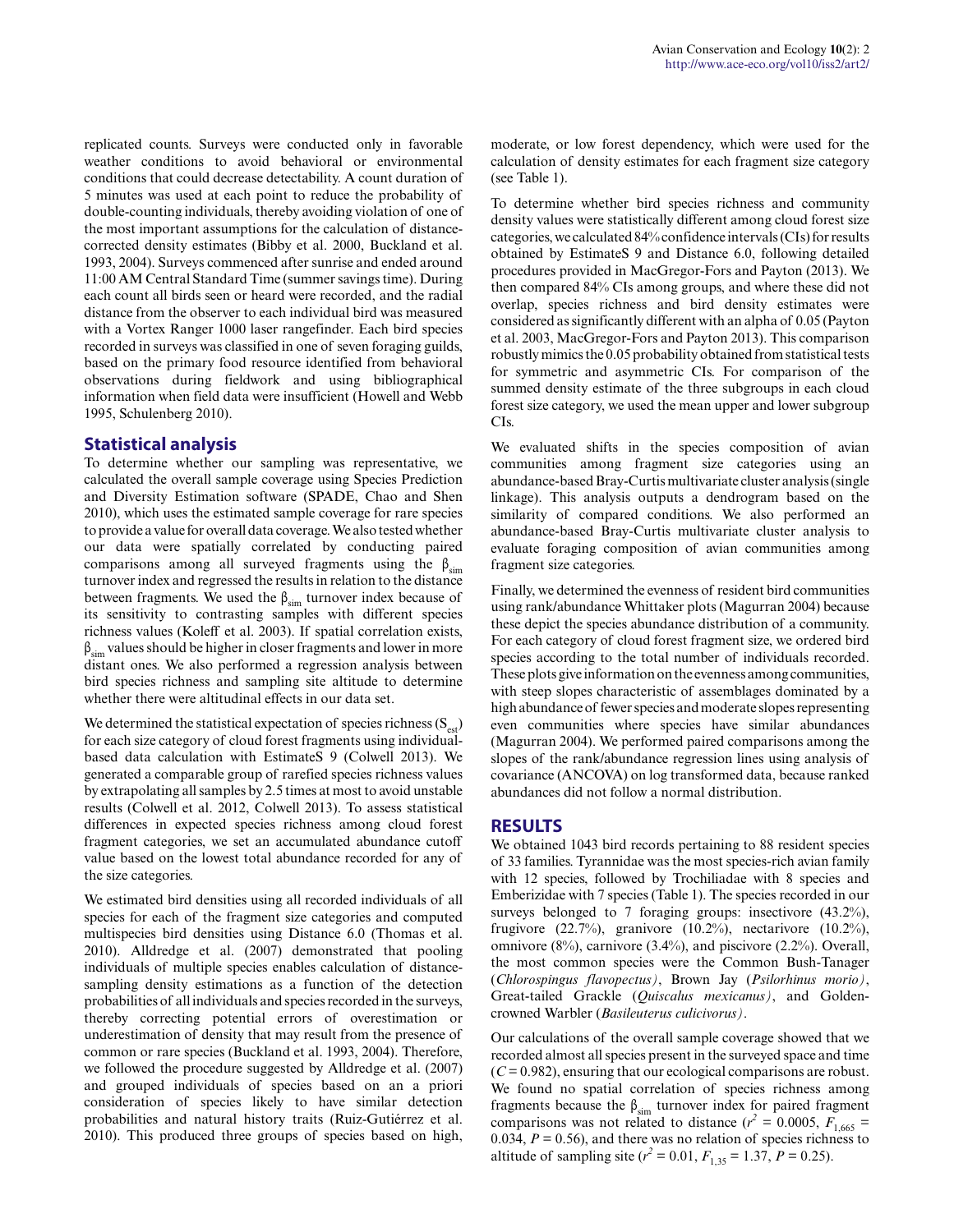**Table 1**. Resident landbird species recorded in each cloud forest fragment size category in central Veracruz, Mexico. Foraging guild: F indicates fruit; N, nectar; A, arthropods; V, vertebrates; O, omnivore; G, grain/seeds; P, fish. Forest dependency: H indicates high; M, moderate; L, low. † represent species protected under Mexican wildlife law.

| Species                                          | Trophic group                  | Forest Dependency            | Cloud forest fragment size category |                 |                  |                   |                  |
|--------------------------------------------------|--------------------------------|------------------------------|-------------------------------------|-----------------|------------------|-------------------|------------------|
|                                                  |                                |                              | $1-$<br>3.4                         | $3.5 -$<br>12.1 | $12.2 -$<br>42.4 | $42.5 -$<br>127.4 | 127.45-<br>519.7 |
| Cracidae                                         |                                |                              |                                     |                 |                  |                   |                  |
| Ortalis vetula                                   | $\mathbf F$                    | $\mathbf L$                  |                                     |                 |                  | $\bullet$         |                  |
| Ardeidae                                         |                                |                              |                                     |                 |                  |                   |                  |
| <b>Butorides</b> virescens                       | ${\bf P}$                      | $\mathbf M$                  |                                     |                 |                  |                   |                  |
| Accipitridae                                     |                                |                              |                                     |                 |                  |                   |                  |
| <b>Buteo</b> magnirostris                        | V                              | L                            |                                     |                 |                  |                   |                  |
| Columbidae<br>Patagioenas flavirostris           | F                              | L                            |                                     |                 |                  |                   |                  |
| Patagioenas fasciata                             | ${\rm F}$                      | $\, {\rm H}$                 |                                     |                 |                  |                   |                  |
| Leptotila verreauxi                              | ${\rm F}$                      | $\mathbf M$                  |                                     |                 |                  |                   |                  |
| Cuculidae                                        |                                |                              |                                     |                 |                  |                   |                  |
| Piaya cayana                                     | $\mathbf O$                    | L                            |                                     |                 |                  |                   |                  |
| Strigidae                                        |                                |                              |                                     |                 |                  |                   |                  |
| Glaucidium brasilianum                           | V                              | $\mathbf{L}$                 |                                     |                 |                  |                   |                  |
| Apodidae                                         |                                |                              |                                     |                 |                  |                   |                  |
| Streptoprocne zonaris                            | A                              | L                            |                                     |                 |                  |                   |                  |
| Chaetura vauxi                                   | A                              | $\bf L$                      |                                     |                 |                  |                   |                  |
| Trochilidae                                      |                                |                              |                                     |                 |                  |                   |                  |
| Phaethornis longirostris                         | N                              | М                            |                                     |                 |                  |                   |                  |
| Campylopterus curvipennis                        | $\mathbf N$                    | $\mathbf M$                  |                                     |                 |                  |                   |                  |
| Campylopterus hemileucurus                       | $\mathbf N$                    | $\, {\rm H}$                 |                                     |                 |                  |                   |                  |
| Amazilia candida                                 | N                              | $\, {\rm H}$                 |                                     |                 |                  |                   |                  |
| Amazilia cyanocephala                            | $\mathbf N$                    | L                            |                                     |                 |                  |                   |                  |
| Amazilia beryllina                               | $\mathbf N$<br>$\mathbf N$     | M                            |                                     |                 |                  |                   |                  |
| Amazilia yucatanensis                            | $\mathbf N$                    | М                            |                                     |                 |                  |                   |                  |
| Amazilia violiceps<br>Hylocharis leucotis        | $\mathbf N$                    | M<br>$\, {\rm H}$            |                                     |                 |                  |                   |                  |
|                                                  |                                |                              |                                     |                 |                  |                   |                  |
| Trogonidae                                       |                                |                              |                                     |                 |                  |                   |                  |
| Trogon caligatus<br>Trogon collaris <sup>†</sup> | F<br>$\boldsymbol{\mathrm{F}}$ | М<br>$\, {\rm H}$            |                                     |                 |                  |                   |                  |
|                                                  |                                |                              |                                     |                 |                  |                   |                  |
| Momotidae                                        |                                |                              |                                     |                 |                  |                   |                  |
| Momotus momota                                   | $\mathbf O$                    | $\, {\rm H}$                 |                                     |                 |                  |                   |                  |
| Alcedinidae                                      |                                |                              |                                     |                 |                  |                   |                  |
| Megaceryle torquata                              | P                              | L                            |                                     |                 |                  |                   |                  |
| Picidae                                          |                                |                              |                                     |                 |                  |                   |                  |
| Melanerpes formicivorus                          | А                              | L                            |                                     |                 |                  |                   |                  |
| Melanerpes aurifrons                             | A                              | L                            |                                     |                 |                  |                   |                  |
| Picoides scalaris                                | A                              | $\mathbf M$                  |                                     |                 |                  |                   |                  |
| Picoides fumigatus                               | A                              | $\, {\rm H}$                 |                                     |                 |                  |                   |                  |
| Colaptes rubiginosus<br>Colaptes auratus         | A<br>A                         | $\, {\rm H}$<br>$\, {\rm H}$ |                                     |                 |                  |                   |                  |
|                                                  |                                |                              |                                     |                 |                  |                   |                  |
| Falconidae                                       | V                              |                              |                                     |                 |                  |                   |                  |
| Micrastur ruficollis <sup>†</sup>                |                                | $\, {\rm H}$                 |                                     |                 |                  |                   |                  |
| Psittacidae                                      |                                |                              |                                     |                 |                  |                   |                  |
| Pionus senilis                                   | $\mathbf A$                    | $\mathbf M$                  |                                     |                 |                  |                   |                  |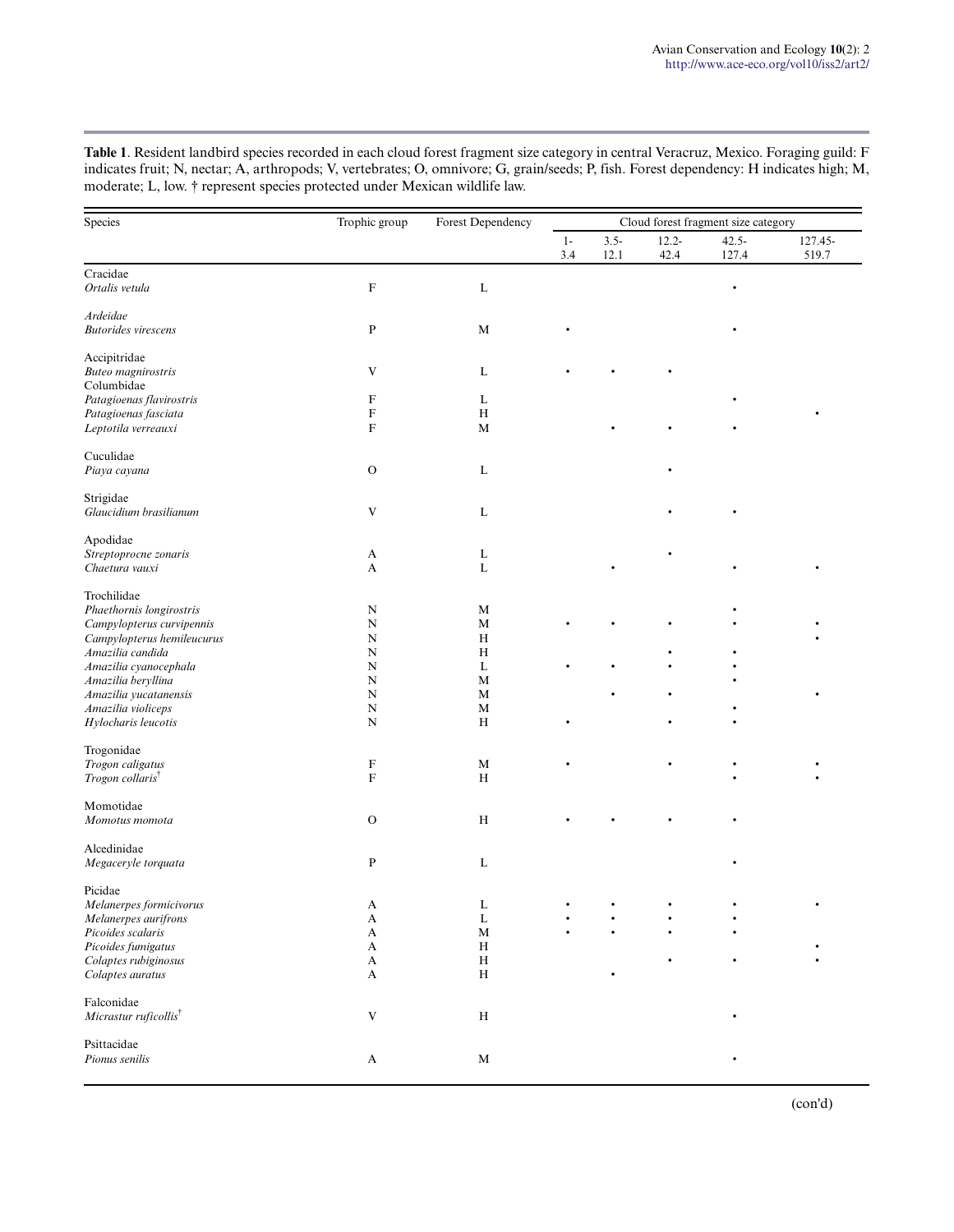| Thamnophilidae<br>Thamnophilus doliatus  | A            | $\mathbf M$  |  |  |  |
|------------------------------------------|--------------|--------------|--|--|--|
| Furnariidae<br>Sittasomus griseicapillus | A            | $\,$ H       |  |  |  |
| Tyrannidae                               |              |              |  |  |  |
| Camptostoma imberbe                      | A            | L            |  |  |  |
| Contopus pertinax                        | A            | L            |  |  |  |
| Contopus sordidulus                      | A            | L            |  |  |  |
| Empidonax occidentalis                   | А            | L            |  |  |  |
| Sayornis nigricans                       | А            | M            |  |  |  |
| Myiarchus tuberculifer                   | A            | L            |  |  |  |
| Pitangus sulphuratus                     | A            | L            |  |  |  |
| Megarynchus pitangua                     | A            | L            |  |  |  |
| Myiozetetes similis                      | A            | L            |  |  |  |
| Myiodynastes luteiventris                | A            | M            |  |  |  |
| Tyrannus melancholicus                   | A            | L            |  |  |  |
| Tityridae                                |              |              |  |  |  |
| Tityra semifasciata                      | A            | L            |  |  |  |
| Vireonidae                               |              |              |  |  |  |
| Vireo leucophrys                         | A            | M            |  |  |  |
| Corvidae                                 |              |              |  |  |  |
| Psilorhinus morio                        | $\mathbf O$  | L            |  |  |  |
| Cyanocorax yncas                         | $\mathbf{O}$ | M            |  |  |  |
| Hirundinidae                             |              |              |  |  |  |
| Hirundo rustica                          | A            | L            |  |  |  |
| Troglodytidae                            |              |              |  |  |  |
| Campylorhynchus zonatus                  | A            | L            |  |  |  |
| Troglodytes aedon                        | A            | L            |  |  |  |
| Pheugopedius maculipectus                | A            | M            |  |  |  |
| Henicorhina leucosticta                  | А            | H            |  |  |  |
| Cinclidae                                |              |              |  |  |  |
| Cinclus mexicanus <sup>†</sup>           | A            | $\mathbf M$  |  |  |  |
| Turdidae                                 |              |              |  |  |  |
| Myadestes occidentalis                   | A            | H            |  |  |  |
| Catharus aurantiirostris                 | A            | H            |  |  |  |
| Catharus occidentalis <sup>†</sup>       | A            | H            |  |  |  |
| Catharus mexicanus                       | A            | $\,$ H       |  |  |  |
| Turdus grayi                             | F            | L            |  |  |  |
| Turdus assimilis                         | F            | M            |  |  |  |
|                                          |              |              |  |  |  |
| Mimidae<br>Melanotis caerulescens        | ${\rm F}$    | $\mathbf M$  |  |  |  |
|                                          |              |              |  |  |  |
| Ptiliogonatidae                          |              |              |  |  |  |
| Ptiliogonys cinereus                     | A            | $\mathbf M$  |  |  |  |
| Parulidae                                |              |              |  |  |  |
| Setophaga pitiayumi                      | A            | L            |  |  |  |
| Basileuterus rufifrons                   | A            | L            |  |  |  |
| Basileuterus belli                       | A            | $\,$ H       |  |  |  |
| Basileuterus culicivorus                 | A            | $\,$ H       |  |  |  |
| Thraupidae                               |              |              |  |  |  |
| Thraupis abbas                           | ${\bf F}$    | $\mathbf M$  |  |  |  |
|                                          |              |              |  |  |  |
| Emberizidae                              |              |              |  |  |  |
| Sporophila torqueola                     | ${\bf G}$    | $\mathbf{L}$ |  |  |  |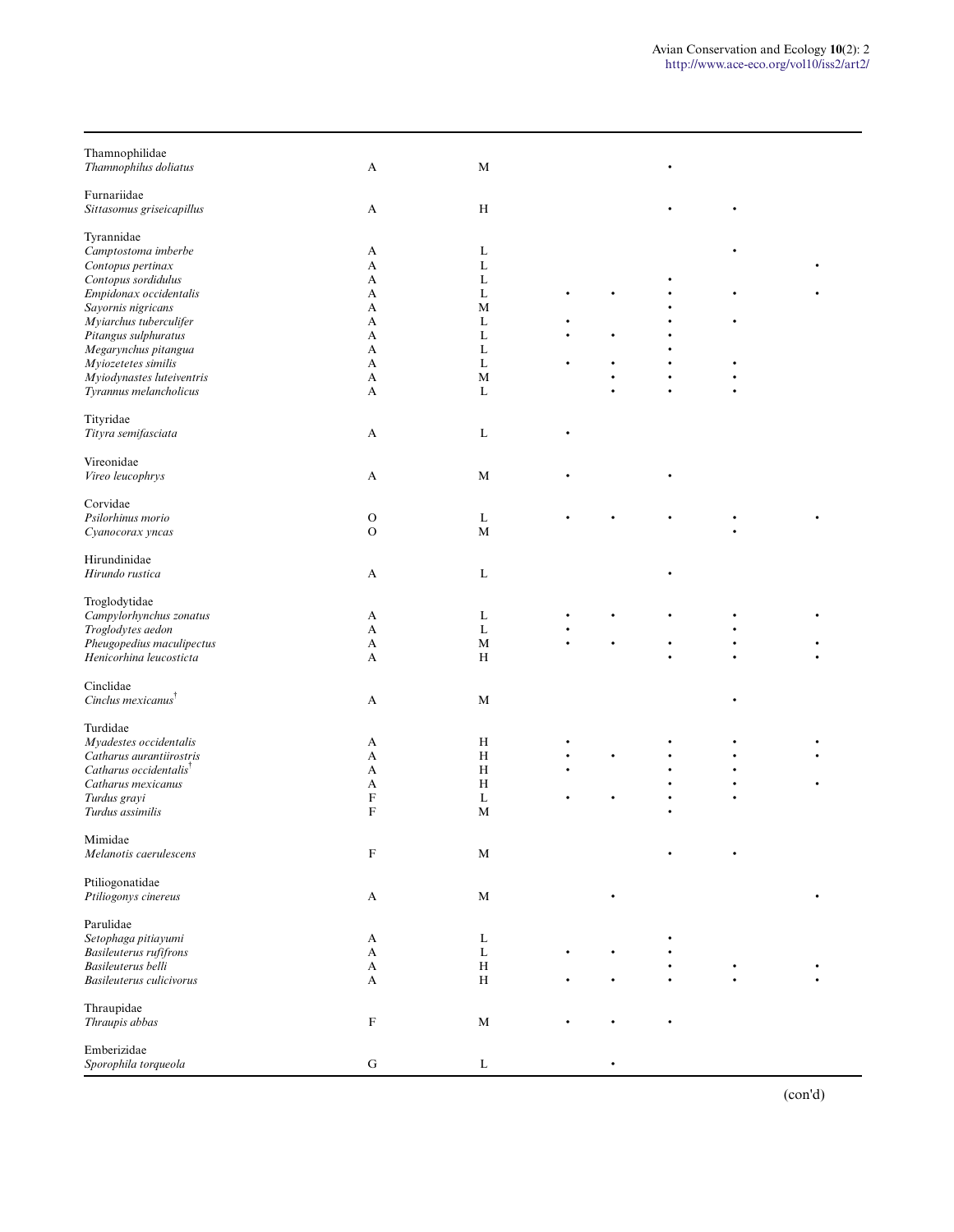| Arremon brunneinucha      | G  | H |  |  |  |
|---------------------------|----|---|--|--|--|
| Arremonops rufivirgatus   | Сì | M |  |  |  |
| Atlapetes albinucha       | G  | H |  |  |  |
| Atlapetes pileatus        | G  | H |  |  |  |
| Aimophila rufescens       | Gì | M |  |  |  |
| Chlorospingus flavopectus | F  | M |  |  |  |
| Cardinalidae              |    |   |  |  |  |
| Saltator atriceps         |    |   |  |  |  |
| Piranga leucoptera        |    | M |  |  |  |
| Cyanocompsa parellina     | G  | L |  |  |  |
| Icteridae                 |    |   |  |  |  |
| Dives dives               |    |   |  |  |  |
| Quiscalus mexicanus       |    |   |  |  |  |
| Molothrus aeneus          |    |   |  |  |  |
| Icterus gularis           |    | M |  |  |  |
| Psarocolius montezuma     | F  | M |  |  |  |
| Fringilidae               |    |   |  |  |  |
| Euphonia affinis          |    | L |  |  |  |
| Euphonia hirundinacea     |    | M |  |  |  |
| Euphonia elegantissima    |    | H |  |  |  |
| Haemorhous mexicanus      |    | L |  |  |  |
| Spinus notatus            | G  | M |  |  |  |
| Spinus psaltria           | F  | L |  |  |  |

We found significant variation in avian species richness among size categories of cloud forest fragments. The highest species richness ( $S_{est}$  = 70; 84% CI: 59.9-80.1) was recorded in mediumsized forest fragments (12.2-42.4 ha), which was statistically different from the species richness of larger forest fragments in categories IV ( $S_{est}$  = 48; 84% CI: 39.9-56.1) and V ( $S_{est}$  = 46; 84% CI: 35.6-56.4), as well as that in category II, which had the second smallest fragment size ( $S<sub>est</sub> = 40$ ; 84% CI: 34.3-45.7; Fig. 1A). The category with the smallest cloud forest fragment size (< 3.4 ha) had intermediate species richness ( $S_{est} = 52$ ; 84% CI: 41.1-62.9), which did not differ significantly from that of the other fragment size categories (Fig. 1A).

Bird densities of the surveyed avian communities also varied significantly among size categories of cloud forest fragments (Fig. 1B). Overall, bird community density was lowest (9.4 birds per hectare, mean 84% CI: 7.3-14.2) in the smallest category of forest fragments (< 3.4 ha) and differed significantly from avian density in medium-sized and large fragments (Fig. 1B). By comparison, the highest estimate of bird community density was determined for the intermediate-size category III (22.0 birds per hectare, mean 84% CI: 18.6-42.2; Fig. 1B), although this did not differ significantly from community density in the other size classes of fragments larger than 3.5 ha (Fig. 1B). In general, species with high forest dependency had low densities, and most of the variation in bird density among size classes of cloud forest fragments was provided by species with low forest dependency, particularly in fragments in category III (Table 2).

Multivariate Bray-Curtis cluster analysis differentiated as a separate group the resident bird community in the largest forest fragments (>127.5 ha; Fig. 2A). This was because of the association of distinct avian species with large cloud forest fragments, specifically the Brown-backed Solitaire (*Myiadestes occidentalis*), Gray Silky-flycatcher (*Ptiliogonis cinereus*), Black**Fig. 1**. Variation in avian diversity among five cloud forest size categories in central Veracruz for (A) estimated avian species richness with 84% confidence intervals and (B) sum of estimated bird density from three forest dependency subgroups, with mean 84% confidence intervals, for each cloud forest fragment size category. Letters above values for each fragment size category indicate statistically significant differences among groups.

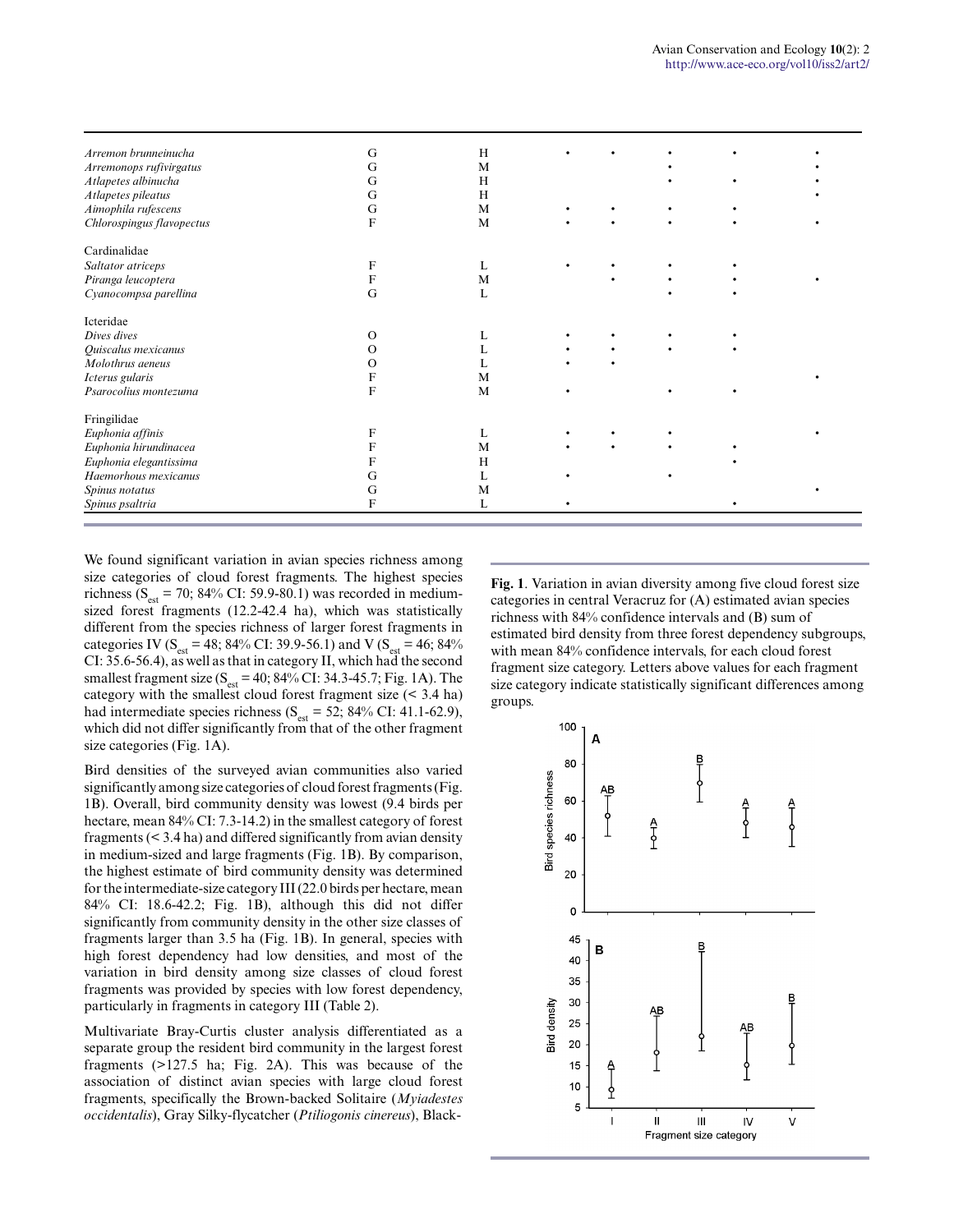headed Nightingale-Thrush (*Catharus mexicanus*), and Rufouscapped Brush-Finch (*Atlapetes pileatus*), which all had higher abundances in the largest fragments. On the other hand, avian brood parasites such as the Bronzed Cowbird (*Molothrus aeneus*) were only found in smaller-sized fragments (< 12.2 ha, categories I and II). Cloud forest fragments in the largest fragment size category were also differentiated from the other fragment size categories when we grouped avian communities by primary foraging guild (Fig. 2B). Larger forest fragments were dominated by insectivorous and frugivorous birds, which constituted 75% of the foraging guild records, whereas carnivorous species were not recorded. Moreover, the omnivore guild represented a significant part of the avian community in forest fragments smaller than 127.4 ha, whereas only one individual of this guild was recorded in the largest forest fragments. Finally, when considering either avian community composition or foraging guild, small and medium-sized fragment categories were clustered (categories I, II, and III), although the smaller fragments (categories I and II) had higher similarities than medium-sized fragments of categories III and IV (Fig. 2A, B).

**Table 2**. Estimated bird densities, with 84% confidence intervals (CIs), for avian species grouped by three categories of forest dependency in each of the five cloud forest fragment size categories. Category I: 1-3.4 ha; category II: 3.5-12.1 ha; category III: 12.2-42.4 ha; category IV: 42.5-127.4 ha; category V: 127.45-519.7.

| Fragment Forest<br>size<br>category | dependency | Density<br>(individ-<br>uals per<br>hectare) | Effective<br>Detection<br>Radius<br>(m) | Lower<br>84% CI | Upper<br>84% CI |
|-------------------------------------|------------|----------------------------------------------|-----------------------------------------|-----------------|-----------------|
| I                                   | High       | 2.51                                         | 39                                      | 1.29            | 4.86            |
| I                                   | Moderate   | 4.25                                         | 30.3                                    | 2.89            | 6.26            |
| T                                   | Low        | 2.59                                         | 43.7                                    | 1.93            | 3.48            |
| Н                                   | High       | 8.01                                         | 27.9                                    | 4.72            | 13.58           |
| $_{\rm II}$                         | Moderate   | 6.83                                         | 29.3                                    | 5.76            | 8.11            |
| $_{\rm II}$                         | Low        | 3.32                                         | 38.4                                    | 2.48            | 4.45            |
| Ш                                   | High       | 3.99                                         | 33.7                                    | 3.05            | 5.21            |
| Ш                                   | Moderate   | 4.82                                         | 29.8                                    | 3.78            | 6.14            |
| Ш                                   | Low        | 13.22                                        | 22                                      | 3.57            | 49.01           |
| IV                                  | High       | 4.02                                         | 34.6                                    | 2.99            | 5.4             |
| IV                                  | Moderate   | 3.97                                         | 31.9                                    | 3.27            | 4.82            |
| IV                                  | Low        | 7.22                                         | 28                                      | 4.23            | 12.35           |
| V                                   | High       | 3.01                                         | 34.9                                    | 2.34            | 3.86            |
| V                                   | Moderate   | 7.95                                         | 26.3                                    | 5.87            | 10.77           |
| V                                   | Low        | 8.82                                         | 32.3                                    | 5.01            | 15.51           |

Avian community evenness, assessed through the slopes of rankabundance plots, also varied significantly among forest fragment size categories (ANCOVA:  $F_{1,219} = 12.6$ ,  $P < 0.001$ ). Pairwise comparisons showed that the slope of medium-sized forest fragments (category III) differed significantly from that of the smaller and largest forest fragment size categories (Table 3). Medium-sized forest fragments in category III had a less steep slope, indicating a more even avian community. Despite the fact that the slope of category V, which had the largest fragment size, did not differ statistically from the slopes of the smaller fragment size categories, there were differences in the dominant avian species found in the largest forest fragments. In general, forest fragments in the size categories of I to IV had similar sets of dominant species, with the Common Bush-Tanager, Goldencrowned Warbler, Great-tailed Grackle, and Brown Jay being among the most dominant species. Of these, the Brown Jay and Great-tailed Grackle are omnivore species often associated with human disturbance, whereas the Common Bush-Tanager and Golden-crowned Warbler occur in forest patches, forest edges, and secondary growth. By comparison, although the Common Bush-Tanager (17.7% of records) was also the most dominant avian species in the largest cloud forest fragments (category V), these had a distinct set of additional dominant species, the Brownbacked Solitaire (16.7%) and Black-headed Nightingale-Thrush (6.7%), both of which inhabit humid forest with a dense understory, the latter species being subject to special protection under Mexican wildlife law (Semarnat 2010).

**Fig. 2**. Bray-Curtis group average link cluster analysis for (A) overall avian community composition (taxonomic similarity) and (B) main dietary resource groups of the bird community (functional similarity) for five size categories of cloud forest fragments in central Veracruz.



**Table 3**. Results of analysis of covariance paired comparisons of rank/abundance slopes among fragment size categories. Category I: 1-3.4 ha; category II: 3.5-12.1 ha; category III: 12.2-42.4 ha; category IV: 42.5-127.4 ha; category V: 127.45-519.7.

| Patch size<br>categories | F    | P          |
|--------------------------|------|------------|
| I vs II                  | 7.01 | 0.009      |
| I vs III                 | 16.3 | $^*0.001*$ |
| I vs IV                  | 5.06 | 0.027      |
| I vs V                   | 1.13 | 0.293      |
| II vs III                | 35.6 | $^*0.001*$ |
| II vs IV                 | 21.7 | $^*0.001*$ |
| II vs V                  | 1.3  | 0.264      |
| <b>IIIvs</b> IV          | 6.86 | < 0.05     |
| III vs V                 | 14.1 | $0.001*$   |
| IV vs V                  | 6.67 | 0.011      |

 $* =$  significant with Bonferroni correction to  $P \le 0.005$ .

### **DISCUSSION**

In our study, medium-sized cloud forest fragments of 12.2-42.4 ha (category III) had the highest avian species richness and more even communities, and reached an asymptote of bird density. This is consistent with similar results from studies addressing avian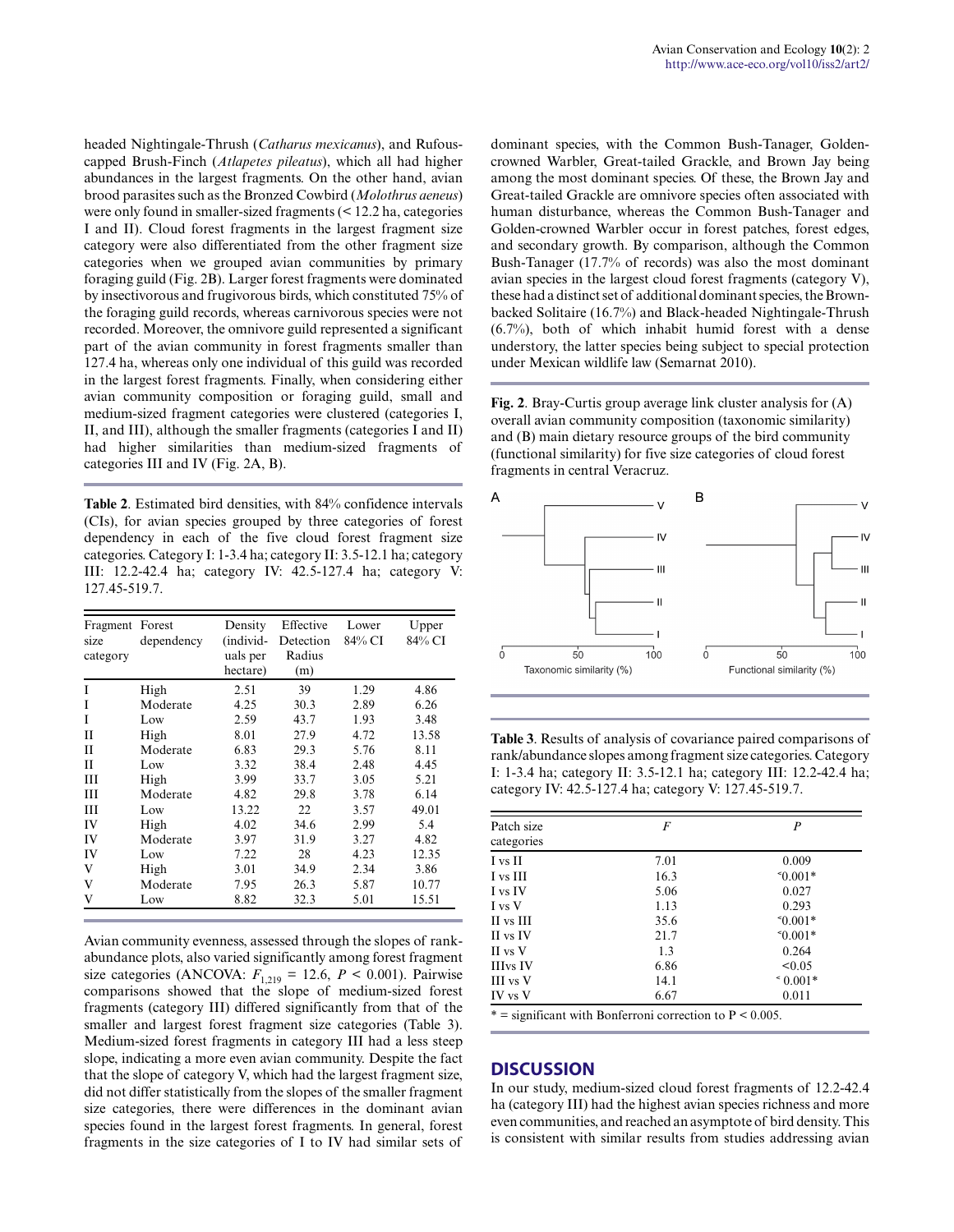community diversity in disturbed and fragmented habitats (Collins et al. 1995, Graham and Duda 2011, Lee and Carroll 2014). According to the intermediate disturbance hypothesis (Connell 1978), this response may be caused by the exploitation of temporarily available resources by species from both natural and disturbed habitats, which are able to take advantage of medium-sized fragments. Hence, it may be that not all species recorded in medium-sized fragments are resident and breeding in these habitats, but may be using these fragments opportunistically (Tscharntke et al. 2008, Sekercioglu 2012). Blake and Hoppes (1986) found an increase in avian species soon after habitat disturbance, where birds were taking advantage of temporally available food resources. However, these communities may be unstable in terms of species turnover rates (Borgella and Gavin 2005), and we still require a deeper understanding of the underlying dynamics within and between patches and the mechanisms for the coexistence of species (Roxburgh et al. 2004). Moreover, medium-sized forest fragments (size category III: 12.2-42.4 ha) could be limited in nesting resources (Cornelius et al. 2008), suggesting that the persistence of populations in the long-term could be compromised if conservation efforts are simply directed at fragments with higher species richness.

Considering the similarities in bird community density of  $\sim$ 19 individuals per hectare in forest fragments larger than 3.5 ha, our results suggest that medium to large fragments reached the habitat carrying capacity, which may be greatly altered in smaller fragments because of the disruption of environmental conditions and ecological processes, such as resource availability/use dynamics (Hobbs and Hanley 1990). Despite the lack of statistical difference in the slope of the rank-abundance plots between the smallest and largest forest fragments, we found differences in bird density, supporting the idea of greater availability of resources in larger forest fragments (Hobbs and Hanley 1990). Although there may be high species turnover rates in cloud forests (Jankowski et al. 2013), we found an important variation in community composition for the largest fragment size category that was caused by changes in the abundance of forest understory and endemic species. Our results show that differences recorded in this study were mainly caused by the reduced numbers of forest-dependent understory insectivores in smaller forest fragments, possibly because of a greater influence of border effects (Banks-Leite et al. 2010) and the associated structural changes in vegetation in smaller fragments that benefit the presence of omnivore species (Jankowski et al. 2013).

Species composition of avian communities in large forest fragments was also ecologically distinct from that of any other forest fragment size category. In particular, understory insectivorous birds, such as the Rufous-capped Brush-Finch, Black-headed Nightingale-Thrush, and Brown-backed Solitaire, were associated with larger forest tracts. By comparison, dominant species in cloud forest fragments smaller than 12.2 ha (categories I and II) were the Great-tailed Grackle, Brown Jay, and Common Bush-Tanager; the first two are widespread species associated with disturbed habitats, and the latter is a common species in evergreen forest patches and edges (Howell and Webb 1995). This emphasizes the importance of more extensive areas of cloud forest, with potentially greater heterogeneity, for maintaining populations of threatened, endemic, and forestinterior species that may face higher risks of extirpation through

the reduction of large forest remnants (Moore et al. 2008). Therefore, land-use change and habitat disturbance may be favoring the abundance of vagile generalists (Newbold et al. 2013), and ultimately, the presence of avian brood parasites because the Bronzed Cowbird was only recorded in forest fragments smaller than 12.2 ha. Hence, birds nesting in smaller cloud forest fragments would be more vulnerable to nest parasitism, contributing to the lower nest survival rates found in disturbed habitats (Alves Borges and Marini 2010). This accentuates the long-term importance of preserving larger cloud forest tracts as breeding habitat for resident species that provide important ecosystem services (Newbold et al. 2014).

Martínez-Morales (2005*b*, 2007) found a greater number of species in larger fragments, contrasting with our observed higher species richness in medium-sized fragments. This could be caused by the persistence of larger expanses of cloud forest, reaching 16,298 ha, in northeast Hidalgo (Martínez-Morales 2007), which provide avian communities with resistance to local extinctions (Brooks et al. 1999) and increase the likelihood of occurrence of forest-dependent species. Consequently, the presence of forestinterior species seems to be affected by characteristics generally associated with fragment size, such as fragment connectivity, increased border effect with fragment size reduction, time of fragment isolation, and the matrix in which the fragments are embedded (Hoover et al. 1995, Renjifo 1999, Ibarra-Macias et al. 2011). These factors may have a greater impact on forest-interior species, understory insectivores, and large-bodied frugivores because these species exhibit lower abundances in smaller fragments (Martínez-Morales 2005*a*,2005*b*, 2007); however, future studies are needed to validate the existence and extent of such patterns.

The naturally restricted and fragmented distribution of cloud forests, as well as the low dispersal capabilities of many cloud forest endemic birds (Bierregard et al. 1992), may limit the potential for individuals to use smaller forest fragments. This isolation of small forest patches through the process of anthropogenic fragmentation is one of the main sources of the loss of species that may occur in greater abundance in larger fragments (Turner 1996). Hence, cloud forest fragmentation may be a major threat for many endemic species (Peterson et al. 1993). As found in our study, fragments smaller than 12.2 ha may have low conservation value in terms of species richness, composition, and avian density, and may also have more unstable communities (Borgella and Gavin 2005). The shifts in avian community composition determined for large fragments in our study also emphasize the relevance of exploring community composition and not just focusing on species richness in relation to fragment size. Therefore, considering the complex turnover rates in species composition among fragments, future regional conservation efforts should address source-sink dynamics to maintain viable populations. In particular, it is important to maintain the integrity of large cloud forest fragments to improve the persistence of species with limited dispersal capacity, large area requirements, and forest-interior specialists, which could be lost from a landscape of small forest fragments.

*Responses to this article can be read online at:* <http://www.ace-eco.org/issues/responses.php/751>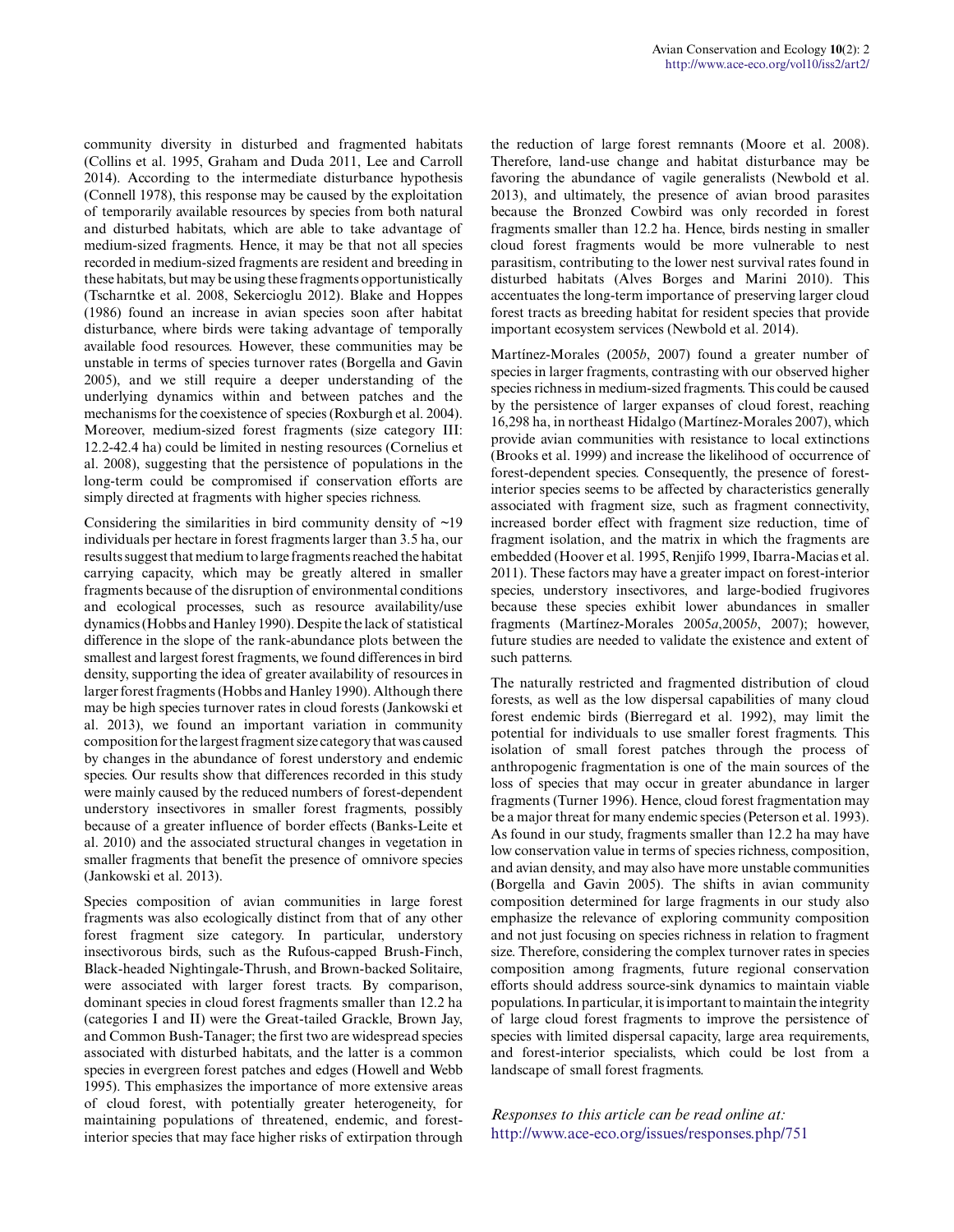#### **Acknowledgments:**

*The study was conducted in partial fulfillment of the requirements for a doctoral degree in Biological Sciences at the Universidad Nacional Autónoma de México (UNAM). Funding for the research was provided by the Programa de Apoyo a Proyectos de Investigación e Innovación Tecnológica (UNAM-DGAPA-PAPIIT grant IN203012) to KR. The Consejo Nacional de Ciencia y Tecnología (CONACyT) provided a doctoral scholarship to RRH (171086). Permits for the research were provided by the Secretaría del Medio Ambiente y Recursos Naturales (SEMARNAT) to KR. We thank Angelina Ruiz-Sanchez, Leonel-Herrera Alsina, and Angel Rueda-Hernández for field assistance and comments on earlier versions of the manuscript. We are grateful to Keith Hobson, the Subject Editor, and two anonymous reviewers for their constructive comments that enriched the quality of our paper.*

#### **LITERATURE CITED**

Alldredge, M. W., K. H. Pollock, T. R. Simons, and S. A. Shriner. 2007. Multiple species analysis of point-count data: a more parsimonious modeling framework. *Journal of Applied Ecology* 44:281-290. [http://dx.doi.org/10.1111/j.1365-2664.2006.01271.x](http://dx.doi.org/10.1111%2Fj.1365-2664.2006.01271.x)

Alves Borges, F. J., and M. A. Marini. 2010. Birds nesting survival in disturbed and protected Neotropical savannas. *Biodiversity and Conservation* 19:223-236. [http://dx.doi.org/10.1007/s10531-009-9718](http://dx.doi.org/10.1007%2Fs10531-009-9718-z) [z](http://dx.doi.org/10.1007%2Fs10531-009-9718-z) 

Banks-Leite, C., R. E. Ewers, and J.-P. Metzger. 2010. Edge effects as the principal cause of area effects on birds in fragmented secondary forest. *Oikos* 119:918-926. [http://dx.doi.org/10.1111/](http://dx.doi.org/10.1111%2Fj.1600-0706.2009.18061.x) [j.1600-0706.2009.18061.x](http://dx.doi.org/10.1111%2Fj.1600-0706.2009.18061.x)

Bibby, C. J., N. D. Burgess, D. A. Hill, and S. Mustoe. 2000. *Bird census techniques.* Academic Press, London, UK.

Bierregaard, R. O., Jr., T. T. Lovejoy, V. Kapos, A. A. dos Santos, and R. W. Hutchings. 1992. The biological dynamics of tropical rainforest fragments: a prospective comparison of fragments and continuous forest. *BioScience* 42:859-866. [http://dx.doi.](http://dx.doi.org/10.2307%2F1312085) [org/10.2307/1312085](http://dx.doi.org/10.2307%2F1312085) 

Blake, J .G. H., and W. G. Hoppes. 1986. Influence of resource abundance on use of tree-fall gaps by birds in an isolated woodlot. *Auk* 103:328-340.

Borgella, R., Jr., and T. A. Gavin. 2005. Avian community dynamics in a fragmented tropical landscape. *Ecological Applications* 15:1062-1073. [http://dx.doi.org/10.1890/04-0352](http://dx.doi.org/10.1890%2F04-0352)

Boscolo, D., C. Candia-Gallardo, M. Awade, and J. P. Metzger. 2008. Importance of the interhabitat gaps and stepping-stones for lesser woodcreepers (*Xiphorhynchus fuscus*) in the Atlantic Forest, Brazil. *Biotropica* 40:273-276. [http://dx.doi.org/10.1111/](http://dx.doi.org/10.1111%2Fj.1744-7429.2008.00409.x) [j.1744-7429.2008.00409.x](http://dx.doi.org/10.1111%2Fj.1744-7429.2008.00409.x)

Brooks, T. M., S. L. Pimm, and J. O. Oyugi. 1999. Time lag between deforestation and bird extinction in tropical forest fragments. *Conservation Biology* 13:1140-1150. [http://dx.doi.org/10.1046/](http://dx.doi.org/10.1046%2Fj.1523-1739.1999.98341.x) [j.1523-1739.1999.98341.x](http://dx.doi.org/10.1046%2Fj.1523-1739.1999.98341.x)

Buckland, S. T., D. R. Anderson, K. P. Burnham, and J. L. Laake. 1993. *Distance sampling: estimating abundance of biological populations*. Chapman and Hall, London, UK.

Buckland, S. T., D. R. Anderson, K. P. Burnham, J. L. Laake, D. L. Borchers, and L. Thomas. 2004. *Advanced distance sampling*. Oxford University Press, Oxford, UK.

Chao, A., and T. J. Shen. 2010. *Program SPADE (Species Prediction and Diversity Estimation). Program and user's guide*. Institute of Statistics, National Tsing Hua University Hsin-Chu, Taiwan. [online] URL: [http://chao.stat.nthu.edu.tw/software/](http://chao.stat.nthu.edu.tw/software/SPADE/SPADE_UserGuide.pdf) [SPADE/SPADE\\_UserGuide.pdf](http://chao.stat.nthu.edu.tw/software/SPADE/SPADE_UserGuide.pdf)

Collins, S. L., S. M. Glenn, and D. J. Gibson. 1995. Experimental analysis of intermediate disturbance and initial floristic composition: decoupling cause and effect. *Ecology* 76:486-492. [http://dx.doi.org/10.2307/1941207](http://dx.doi.org/10.2307%2F1941207) 

Colwell, R. K. 2013. EstimateS. Statistical estimation of species richness and shared species from samples. Version 9. [online] URL:<http://purl.oclc.org/estimates>

Colwell, R. K., A. Chao, N. J. Gotelli, S.-Y. Lin, C. X. Mao, R. L. Chazdon, and J. T. Longino. 2012. Models and estimators linking individual-based and sample-based rarefaction, extrapolation, and comparison of assemblages. *Journal of Plant Ecology* 5:3-21. [http://dx.doi.org/10.1093/jpe/rtr044](http://dx.doi.org/10.1093%2Fjpe%2Frtr044)

Connell, J. H. 1978. Diversity in tropical rain forests and coral reefs. *Science* 199:1302-1310. [http://dx.doi.org/10.1126/](http://dx.doi.org/10.1126%2Fscience.199.4335.1302) [science.199.4335.1302](http://dx.doi.org/10.1126%2Fscience.199.4335.1302) 

Cornelius, C., K. Cockle, N. Politi, I. Berunsky, L. Sandoval, V. Ojeda, L. Rivera, M. Hunter, and K. Martin. 2008. Cavity-nesting birds in Neotropical forests: cavities as a potentially limiting resource. *Ornitología Neotropical* 19:253-268.

Cotgreave, P., and P. H. Harvey. 1994. Evenness of abundance in bird communities. *Journal of Animal Ecology* 63:365-374. [http://](http://dx.doi.org/10.2307%2F5554) [dx.doi.org/10.2307/5554](http://dx.doi.org/10.2307%2F5554) 

Fahrig, L. 2003. Effects of habitat fragmentation on biodiversity. *Annual Review of Ecology, Evolution, and Systematics* 34:487-515. [http://dx.doi.org/10.1146/annurev.ecolsys.34.011802.132419](http://dx.doi.org/10.1146%2Fannurev.ecolsys.34.011802.132419)

García-Franco, J. G., G. Castillo-Campos, K. Mehltreter, M. L. Martínez, and G. Vázquez. 2008. Composición florística de un bosque mesófilo del centro de Veracruz, México. *Boletín de la Sociedad Botánica de México* 83:37-52.

Graham, J. H., and J. J. Duda. 2011. The humpbacked species richness-curve: a contingent rule for community ecology. *International Journal of Ecology* 2011:868426. [http://dx.doi.](http://dx.doi.org/10.1155%2F2011%2F868426) [org/10.1155/2011/868426](http://dx.doi.org/10.1155%2F2011%2F868426) 

Hernández-Baños, B. E., A. T. Peterson, A. G. Navarro-Sigüenza, and B. P. Escalante-Pliego. 1995. Bird faunas of the humid montane forests of Mesoamerica: biogeographic patterns and priorities for conservation. *Bird Conservation International* 5:251-277. [http://dx.doi.org/10.1017/S0959270900001039](http://dx.doi.org/10.1017%2FS0959270900001039) 

Hobbs, N. T., and T. A. Hanley. 1990. Habitat evaluation: do use/ availability data reflect carrying capacity? *Journal of Wildlife Management* 54:515-522. [http://dx.doi.org/10.2307/3809344](http://dx.doi.org/10.2307%2F3809344)

Hoover, J. P., M. C. Brittingham, and L. J. Goodrich. 1995. Effects of forest patch size on nesting success of Wood Thrushes. *Auk* 112:146-155. [http://dx.doi.org/10.2307/4088774](http://dx.doi.org/10.2307%2F4088774)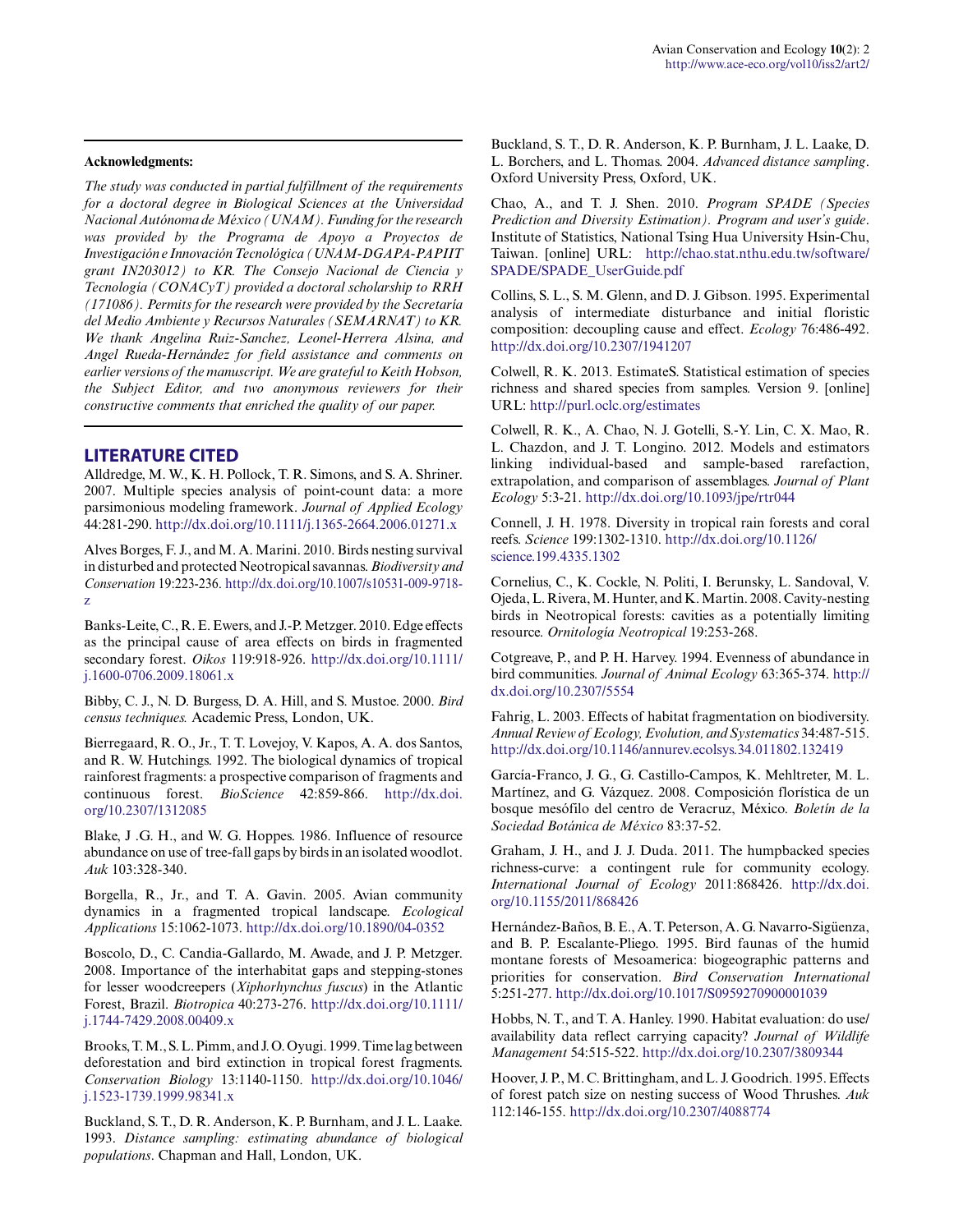Howell, S. N. G., and S. Webb. 1995. *A guide to the birds of Mexico and northern central America*. Oxford University Press, Oxford, UK.

Hurlbert, S. H. 1984. Pseudoreplication and the design of ecological field experiments. *Ecological Monographs* 54:187-211. [http://dx.doi.org/10.2307/1942661](http://dx.doi.org/10.2307%2F1942661) 

Hurlbert, S. H. 2004. On misinterpretations of pseudoreplication and related matters: a reply to Oksanen. *Oikos* 104:591-597. [http://](http://dx.doi.org/10.1111%2Fj.0030-1299.2004.12752.x) [dx.doi.org/10.1111/j.0030-1299.2004.12752.x](http://dx.doi.org/10.1111%2Fj.0030-1299.2004.12752.x)

Ibarra-Macias, A., W. D. Robinson, and M. S. Gaines. 2011. Forest corridors facilitate movement of tropical forest birds after experimental translocations in a fragmented Neotropical landscape in Mexico. *Journal of Tropical Ecology* 27:547-556. [http://dx.doi.org/10.1017/S0266467411000186](http://dx.doi.org/10.1017%2FS0266467411000186)

Jankowski, J. E., C. L. Merkord, W. Farfan Rios, K. García Cabrera, N. Salinas Revilla, and M. R. Silman. 2013. The relationship of tropical bird communities to tree species composition and vegetation structure along an Andean elevational gradient. *Journal of Biogeography* 40:950-962. [http://](http://dx.doi.org/10.1111%2Fjbi.12041) [dx.doi.org/10.1111/jbi.12041](http://dx.doi.org/10.1111%2Fjbi.12041) 

Koleff, P., K. J. Gaston, and J. J. Lennon. 2003. Measuring beta diversity for presence-absence data. *Journal of Animal Ecology* 72:367-382. [http://dx.doi.org/10.1046/j.1365-2656.2003.00710.x](http://dx.doi.org/10.1046%2Fj.1365-2656.2003.00710.x)

Lee, M.-B., and J. P. Carroll. 2014. Avian diversity in pine forests along an urban-rural/agriculture-wildland gradient. *Urban Ecosystems* [http://dx.doi.org/10.1007/s11252-014-0421-9](http://dx.doi.org/10.1007%2Fs11252-014-0421-9) 

Luna Vega, I., O. Alcántara-Ayala, D. Espinosa Organista, and J. J. Morrone. 1999. Historical relationships of the Mexican cloud forests: a preliminary vicariance model applying Parsimony Analysis of Endemicity to vascular plant taxa. *Journal of Biogeography* 26:1299-1305. [http://dx.doi.org/10.1046/](http://dx.doi.org/10.1046%2Fj.1365-2699.1999.00361.x) [j.1365-2699.1999.00361.x](http://dx.doi.org/10.1046%2Fj.1365-2699.1999.00361.x)

MacGregor-Fors, I., L. Morales-Pérez, and J. E. Schondube. 2011. Does size really matter? Species-area relationships in human settlements. *Diversity and Distributions* 17:112-121. [http://dx.doi.](http://dx.doi.org/10.1111%2Fj.1472-4642.2010.00714.x) [org/10.1111/j.1472-4642.2010.00714.x](http://dx.doi.org/10.1111%2Fj.1472-4642.2010.00714.x)

MacGregor-Fors, I., and M. E. Payton. 2013. Contrasting diversity values: statistical inferences based on overlapping confidence intervals. *PLoS ONE* 8(2):e56794. [http://dx.doi.](http://dx.doi.org/10.1371%2Fjournal.pone.0056794) [org/10.1371/journal.pone.0056794](http://dx.doi.org/10.1371%2Fjournal.pone.0056794) 

Magurran, A. E. 2004. *Measuring biological diversity*. Blackwell Publishing, Oxford, UK.

Martínez-Morales, M. A. 2005*a*. Landscape patterns influencing bird assemblages in a fragmented neotropical cloud forest. *Biological Conservation* 121:117-126. [http://dx.doi.org/10.1016/j.](http://dx.doi.org/10.1016%2Fj.biocon.2004.04.015) [biocon.2004.04.015](http://dx.doi.org/10.1016%2Fj.biocon.2004.04.015)

Martínez-Morales, M. A. 2005*b*. Nested species assemblages as a tool to detect sensitivity to forest fragmentation: the case of cloud forest birds. *Oikos* 108:634-642. [http://dx.doi.org/10.1111/](http://dx.doi.org/10.1111%2Fj.0030-1299.2005.13706.x) [j.0030-1299.2005.13706.x](http://dx.doi.org/10.1111%2Fj.0030-1299.2005.13706.x)

Martínez-Morales, M. A. 2007. Avifauna del bosque mesófilo del noreste de Hidalgo, México. *Revista Mexicana de Biodiversidad* 78:149-162.

Mikkelson, G. M., B. J. McGill, S. Bealieu, and P. L. Beukema. 2011. Multiple links between species diversity and temporal stability in bird communities across North America. *Evolutionary Ecology Research* 13:361-372.

Moguel, P., and V. M. Toledo. 1999. Biodiversity conservation in traditional coffee systems of Mexico. *Conservation Biology* 13:11-21. [http://dx.doi.org/10.1046/j.1523-1739.1999.97153.x](http://dx.doi.org/10.1046%2Fj.1523-1739.1999.97153.x) 

Moore, R. P., W. D. Robinson, I. J. Lovette, and T. R. Robinson. 2008. Experimental evidence for extreme dispersal limitation in tropical forest birds. *Ecology Letters* 11:960-968. [http://dx.doi.](http://dx.doi.org/10.1111%2Fj.1461-0248.2008.01196.x) [org/10.1111/j.1461-0248.2008.01196.x](http://dx.doi.org/10.1111%2Fj.1461-0248.2008.01196.x)

Navarro-Sigüenza, A. G., M. F. Rebón-Gallardo, A. Gordillo-Martínez, A. T. Peterson, H. Berlanga-García, and L. A. Sánchez-González. 2014. Biodiversidad de aves en México. *Revista Mexicana de Biodiversidad* 85:476-495.

Newbold, T., J. P. W. Scharlemann, S. H. M. Butchart, C. H. Şekercioğlu, R. Alkemade, and D. W. Purves. 2013. Ecological traits affect the response of tropical forest bird species to landuse intensity. *Proceedings of the Royal Society B: Biological Sciences* 280:20122131. [http://dx.doi.org/10.1098/rspb.2012.2131](http://dx.doi.org/10.1098%2Frspb.2012.2131) 

Newbold, T., J. P. W. Scharlemann, S. H. M. Butchart, C. H. Şekercioğlu, L. Joppa, R. Alkemade, and D. W. Purves. 2014. Functional traits, land-use change and the structure of present and future bird communities in tropical forests. *Global Ecology and Biogeography* 23:1073-1084. [http://dx.doi.org/10.1111/](http://dx.doi.org/10.1111%2Fgeb.12186) [geb.12186](http://dx.doi.org/10.1111%2Fgeb.12186) 

Pautasso, M., K. Böhning-Gaese, P. Clergeau, V. R. Cueto, M. Dinetti, E. Fernández-Juricic, M. L. Kaisanlahti-Jokimäki, J. Jokimäki, M. L. McKinney, N. S. Sodhi, D. Storch, L. Tomialojc, P. J. Weisberg, J. Woinarski, R. A. Fuller, and E. Cantarello. 2011. Global macroecology of bird assemblages in urbanized and seminatural ecosystems. *Global Ecology and Biogeography* 20:426-436. [http://dx.doi.org/10.1111/j.1466-8238.2010.00616.x](http://dx.doi.org/10.1111%2Fj.1466-8238.2010.00616.x) 

Payton, M. E., M. H. Greenstone, and N. Schenker. 2003. Overlapping confidence intervals or standard error intervals: what do they mean in terms of statistical significance? *Journal of Insect Science* 3(34):1-6. [http://dx.doi.org/10.1673/031.003.3401](http://dx.doi.org/10.1673%2F031.003.3401)

PCI Geomatics Enterprises Inc. 2010. *Geomatica-10*. Richmond Hill, Ontario, Canada.

Peterson, A. T., O. A. Flores-Villela, L. S. Leon-Paniagua, J. E. Llorente-Bousquets, M. A. Luis-Martinez, A. G. Navarro-Siguenza, M. G. Torres-Chavez, and I. Vargas-Fernandez. 1993. Conservation priorities in Mexico: moving up in the world. *Biodiversity Letters* 1:33-38. [http://dx.doi.org/10.2307/2999648](http://dx.doi.org/10.2307%2F2999648) 

Ralph, C. J., R. Geupel, P. Pyle, T. E. Martin, D. F. DeSante, and B. Milá. 1996. *Manual de métodos de campo para el monitoreo de aves terrestres*. Gen. Tech. Rep. PSW-GTR-159. U.S. Department of Agriculture, Albany, California, USA.

Renjifo, L. M. 1999. Composition changes in a subandean avifauna after long-term forest fragmentation. *Conservation Biology* 13:1124-1139. [http://dx.doi.org/10.1046/j.1523-1739.1999.98311.](http://dx.doi.org/10.1046%2Fj.1523-1739.1999.98311.x) [x](http://dx.doi.org/10.1046%2Fj.1523-1739.1999.98311.x) 

Robinson, W. D., and T. W. Sherry. 2012. Mechanisms of avian population decline and species loss in tropical forest fragments.